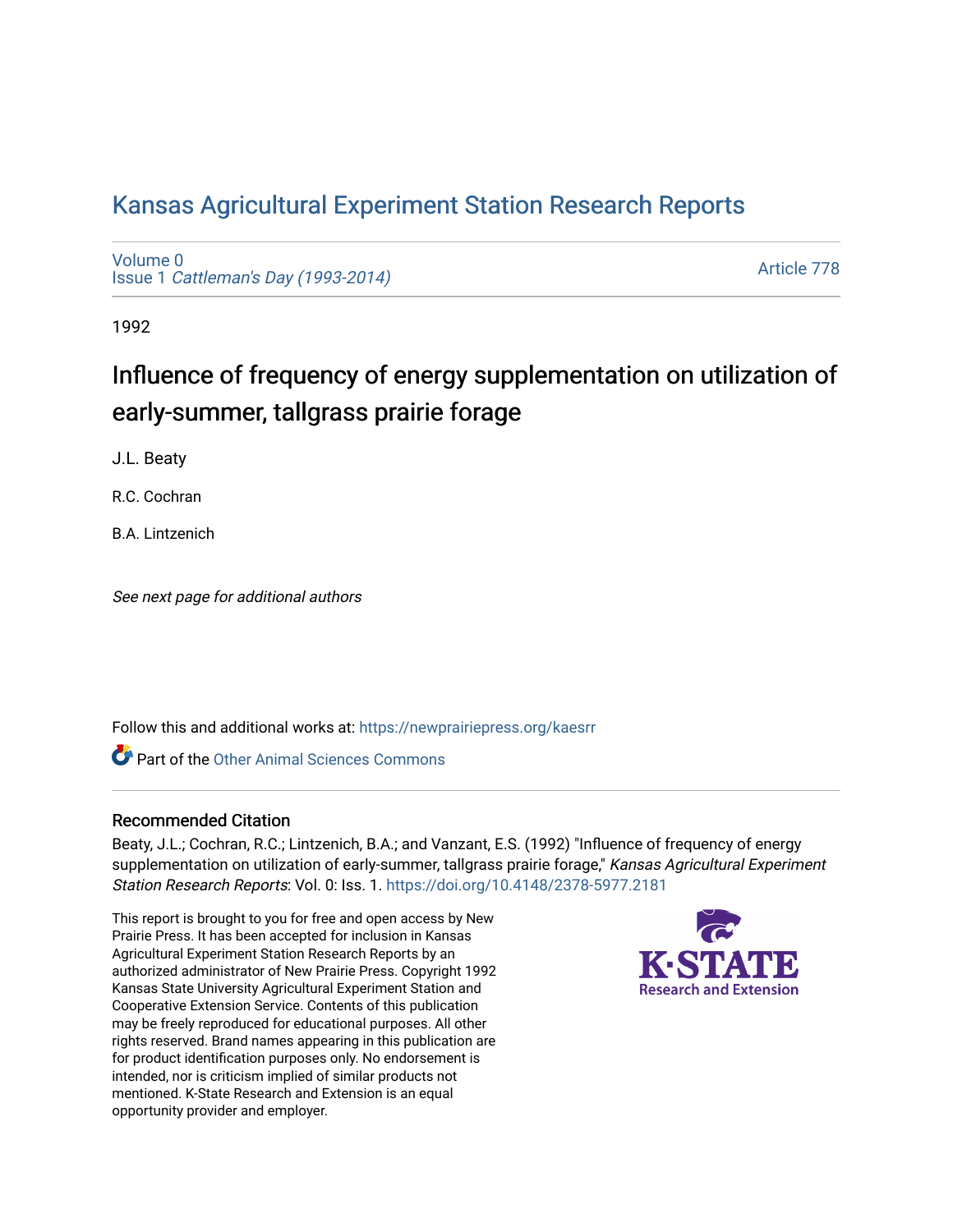# Influence of frequency of energy supplementation on utilization of early-summer, tallgrass prairie forage

## **Abstract**

Fifteen ruminally cannulated beef steers were used in a pasture supplementation experiment to determine the effects of frequency of energy supplementation on intake and digestion of tallgrass prairie forage during early to mid-summer. Steers grazed a common pasture and were assigned to the following treatments: no supplement (control); 4 lb rolled sorghum grain/head/day; 9.3 lb grain/head/3 times weekly. Steers in the two supplemented groups consumed the same amount of sorghum grain/head/ week. In general, supplementation was not harmful  $(P = 17)$  to forage intake. However, providing supplement 3 times weekly tended (P = .11) to depress forage intake compared with daily supplementation. Although supplementation tended  $(P = .07)$  to cause selection of less fiber in the diet, total forage digestion tended (P<.07) to be depressed by supplementation. However, total diet organic matter digestibility was not significantly altered by treatment, probably because of the impact of the highly digestible supplement. Based on trends in intake and grazed forage selection, achieving optimal benefit from supplementation of cattle grazing relatively high-quality forage appears more likely when its provided daily rather than 3 times weekly.

## Keywords

Cattlemen's Day, 1992; Kansas Agricultural Experiment Station contribution; no. 92-407-S; Report of progress (Kansas State University. Agricultural Experiment Station and Cooperative Extension Service); 651; Beef; Summer range; Energy supplement; Sorghum grain; Forage intake; Forage digestion

### Creative Commons License



This work is licensed under a [Creative Commons Attribution 4.0 License](https://creativecommons.org/licenses/by/4.0/).

#### Authors

J.L. Beaty, R.C. Cochran, B.A. Lintzenich, and E.S. Vanzant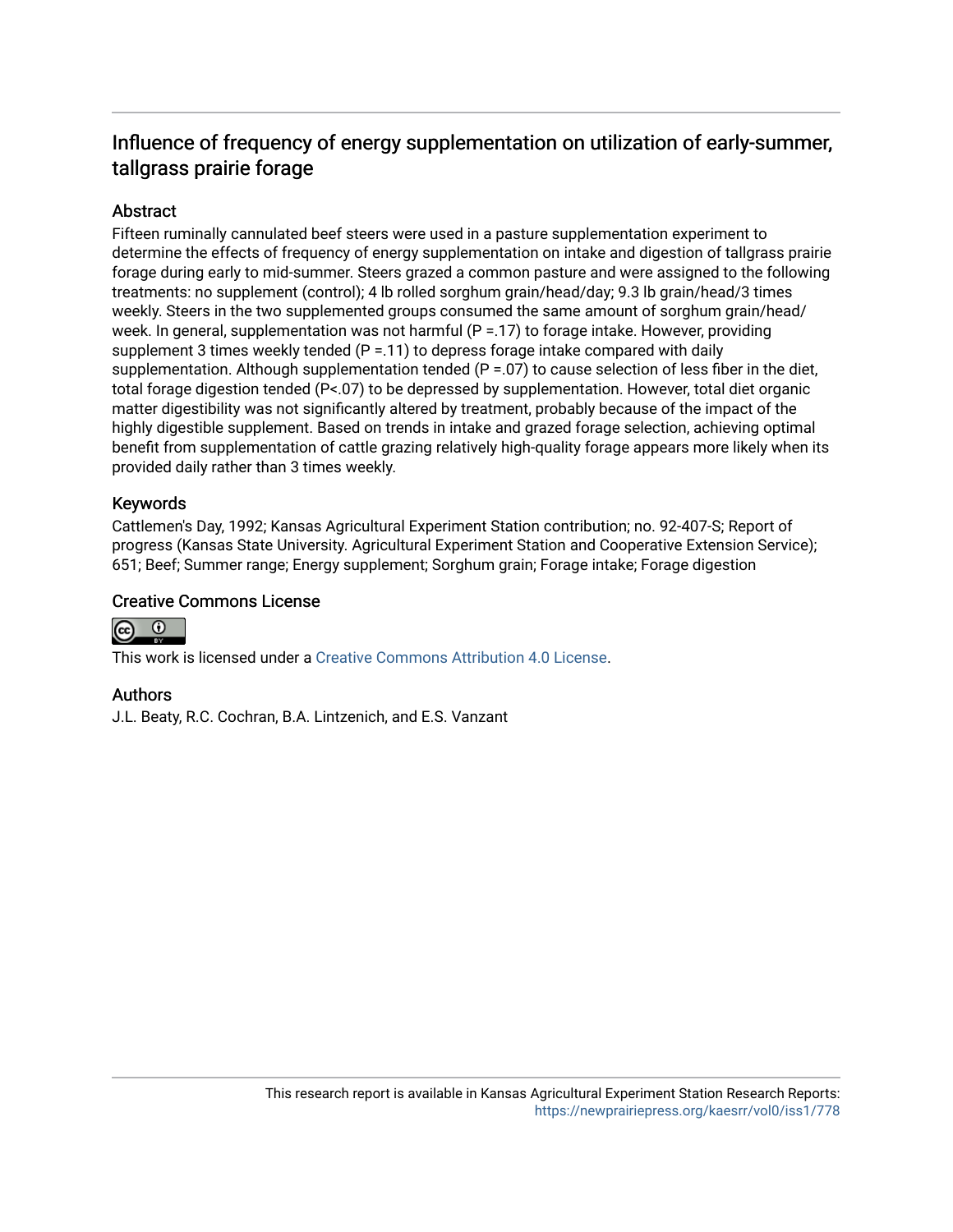#### **INFLUENCE OF FREQUENCY OF ENERGY SUPPLEMENTATION ON UTILIZATION OF EARLY-SUMMER, TALLGRASS PRAIRIE FORAGE**<sup>1</sup>

*J. L. Beaty, R. C. Cochran, B. A. Lintzenich, and E. S. Vanzant*

#### **Summary**

Fifteen ruminally cannulated beef steers were used in a pasture supplementation experiment to determine the effects of frequency of energy supplementation on intake and digestion of tallgrass prairie forage during early to mid-summer. Steers grazed a common pasture and were assigned to the following treatments: no supplement (control); 4 lb rolled sorghum grain/head/day; 9.3 lb grain/head/3 times weekly. Steers in the two supplemented groups consumed the same amount of sorghum grain/head/week. In general, supplementation was not harmful  $(P = .17)$  to forage intake. However, providing supplement 3 times weekly tended  $(P = .11)$  to depress forage intake compared with daily supplementation. Although supplementation tended  $(P = .07)$  to cause selection of less fiber in the diet, total forage digestion tended  $(P<.07)$  to be depressed by supplementation. However, total diet organic matter digestibility was not significantly altered by treatment, probably because of the impact of the highly digestible supplement. Based on trends in intake and grazed forage selection, achieving optimal benefit from supplementation of cattle grazing relatively high-quality forage appears more likely when its provided daily rather than 3 times weekly.

#### **Introduction**

Previous research at KSU reported improved performance of intensive-early stocked steers when supplemented with up to 4 lb/head daily of rolled sorghum grain. In order for early-season supplementation of stockers to be practical on a large scale, it may be necessary to offer supplements less frequently than daily or provide supplement via self-feeders. However, the influence of these methods of supplementation on performance when steers are grazing high quality pasture is not known. Therefore, this experiment was conducted with the objective of evaluating intake and digestion of tallgrass prairie forage during early to midsummer when steers were supplemented at different frequencies with rolled sorghum grain.

#### **Experimental Procedure**

Fifteen ruminally cannulated Angus  $\times$ Hereford steers (average initial weight 892 lbs) grazed a single tallgrass prairie pasture from June 13, 1991 through July 17, 1991. Steers were randomly assigned to one of three treatments: no supplement (control); 4 lb rolled sorghum grain/head/day; 9.3 lb grain/head/3 times weekly. Weekly grain intakes in the two supplemented groups were equal. Supplemented steers were gathered at (Key Words: Summer Range, Energy Sup- noon to minimize disruption of active grazing plement, Sorghum Grain, Forage Intake, periods (e.g., early morning and late evening)<br>Forage Digeston.) and were fed their supplement individually. and were fed their supplement individually. Control steers were not gathered. Whenever supplement was refused, it was placed in the

 ${}^{1}$ Appreciation is expressed to Mr. Gary Ritter, Mr. Wayne Adolph, and the student workers at the Range Research Unit for their assistance in conducting this trial.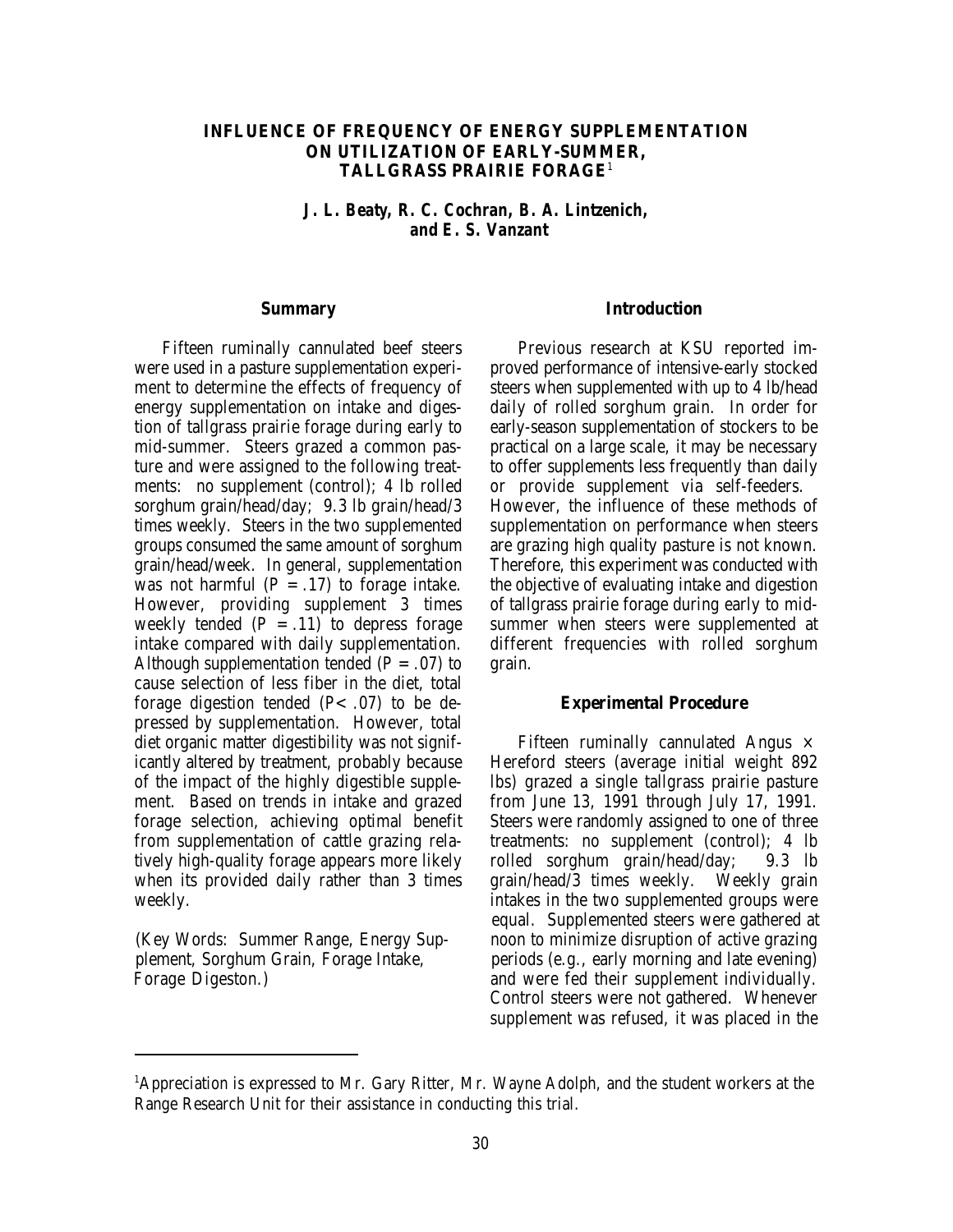rumen via the cannula. Generally that occurred with only one steer. All steers had unrestricted access to salt and water throughout the trial.

 Steers were adapted to their supplement for 12 days before diet sampling was initiated. Samples of grazed forage were collected via ruminal evacuation during the subsequent 5 day period. Fecal output was measured by total fecal collection during the 7-day period following diet sampling. Indigestible acid detergent fiber content was determined on forage, supplement, and feces in order to calculate forage organic matter and fiber digestion. Estimated digestibility was combined with measured fecal output to determine forage organic matter intake.

#### **Results and Discussion**

Although forage intake was largely unaffected  $(P = .17)$  by supplementation per se, reducing the frequency of supplementation from daily to 3 times weekly depressed forage intake (Table 1). Because forage intakes were not greatly different for supplemented vs. unsupplemented steers, total diet organic matter (OM) intake increased from the addition of the supplementation. In addition, total diet OM intake was greater  $(P=.11)$  for the steers supplemented daily than the group supplemented 3 times weekly. Fecal output measurements supported those observations.

Neutral detergent fiber content (NDF) in the forage tended to be lower  $(P = .07)$  for the supplemented groups compared with controls. Within the supplemented groups, content of NDF in the forage also tended to be  $(P = .09)$ lower with daily supplementation. In spite of slight reductions in fiber concentration in forage selected by supplemented steers, calculated forage digestion tended  $(P = .07)$  to be lower for supplemented than control steers. No differences were evident in forage digestion between the two supplemented groups. Although slight differences in forage digestion were apparent among the treatment groups, total digestion was similar for all groups, suggesting that the total diet OM digestion in the supplemented steers was improved via the highly digestible supplement.

Although both supplementation treatments tended to slightly depress fiber digestion, supplementing steers daily appeared to have no impact on forage intake and may have slightly decreased the concentration of fiber in the forage selected. In contrast, supplementation 3 times weekly depressed forage intake and tended to result in steers selecting a diet with higher concentration of fiber compared with daily supplementation. It appears that daily supplementation (or possibly self-feeding) would be preferable to less frequent supplementation, when grain is provided to stockers grazing relatively high-quality forage.